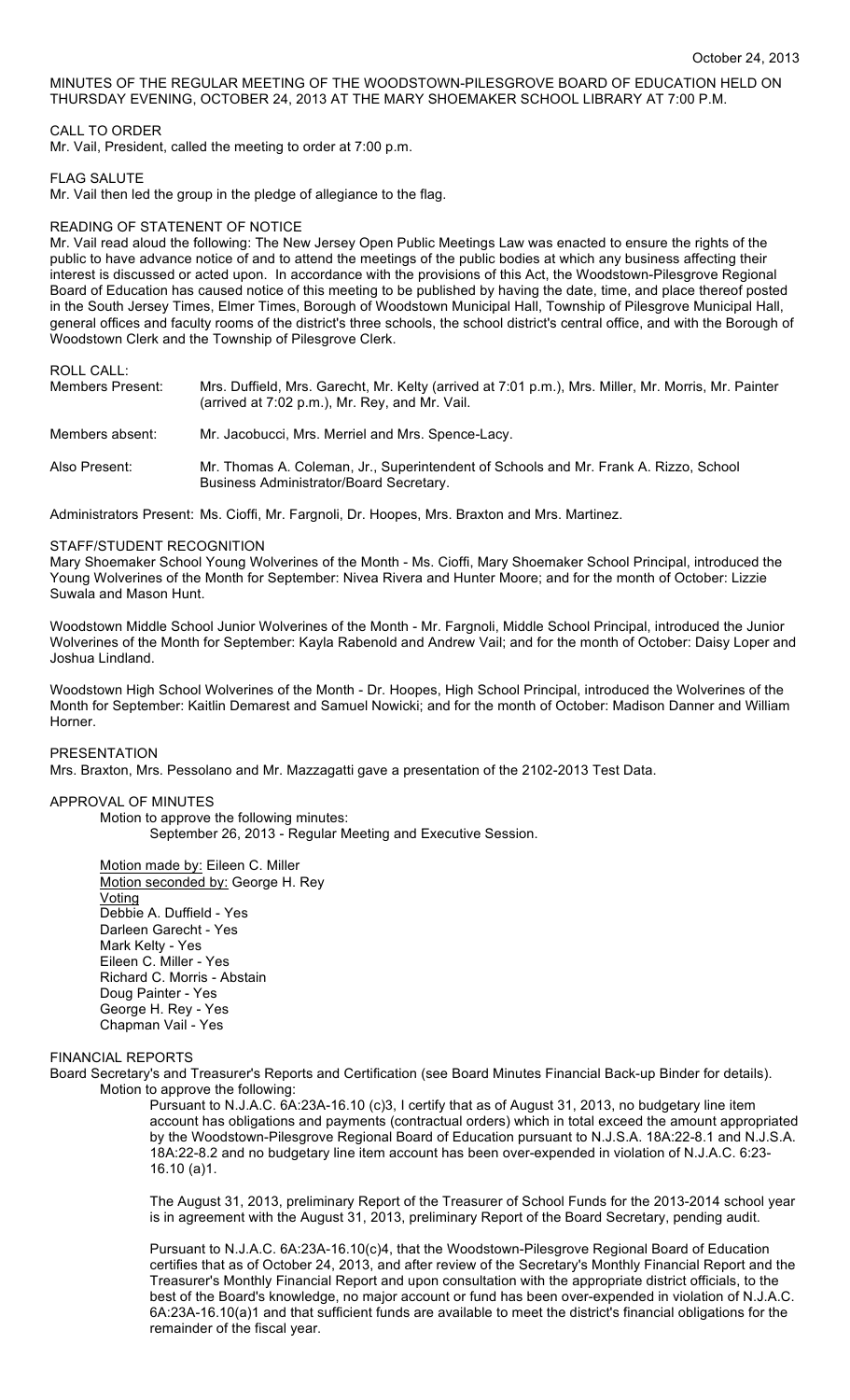Motion made by: Mark Kelty Motion seconded by: Debbie A. Duffield Voting Debbie A. Duffield - Yes Darleen Garecht - Yes Mark Kelty - Yes Eileen C. Miller - Yes Richard C. Morris - Yes Doug Painter - Yes George H. Rey - Yes Chapman Vail - Yes

#### Transfers.

Motion to approve the transfer of funds as previously approved by the Superintendent pursuant to 18A:22-8.1 for the month of August 2013.

Motion made by: Mark Kelty Motion seconded by: Eileen C. Miller **Voting** Debbie A. Duffield - Yes Darleen Garecht - Yes Mark Kelty - Yes Eileen C. Miller - Yes Richard C. Morris - Yes Doug Painter - Yes George H. Rey - Yes Chapman Vail - Yes

# Bill List.

Motion to approve EFT's for August 2013, additional hand check payments for August 2013, and payment list for the month of October 2013.

Motion made by: George H. Rey Motion seconded by: Mark Kelty Voting Debbie A. Duffield - Yes Darleen Garecht - Yes Mark Kelty - Yes Eileen C. Miller - Yes Richard C. Morris - Yes Doug Painter - Abstain George H. Rey - Yes Chapman Vail - Abstain

# Voided Checks.

Motion to approve voiding the following check:

Check #55783 dated 9/26/13, payable to GM White Electrical Contractors, in the amount of \$134,901.14 issued under P.O. #45-13, due to incorrect amount. Check will be reissued under check #53538 in the amount of \$217,917.74.

Motion made by: Mark Kelty Motion seconded by: Doug Painter Voting Debbie A. Duffield - Yes Darleen Garecht - Yes Mark Kelty - Yes Eileen C. Miller - Yes Richard C. Morris - Yes Doug Painter - Yes George H. Rey - Yes Chapman Vail - Yes

Additional Financial Reports.

Motion to accept the following reports: Student Activities Account and Athletic Account for the month of September 2013. Scholarships for the month of September 2013. Odyssey of the Mind for the month of September 2013.

Motion made by: Doug Painter Motion seconded by: Mark Kelty **Voting** Debbie A. Duffield - Yes Darleen Garecht - Yes Mark Kelty - Yes Eileen C. Miller - Yes Richard C. Morris - Yes Doug Painter - Yes George H. Rey - Yes Chapman Vail - Yes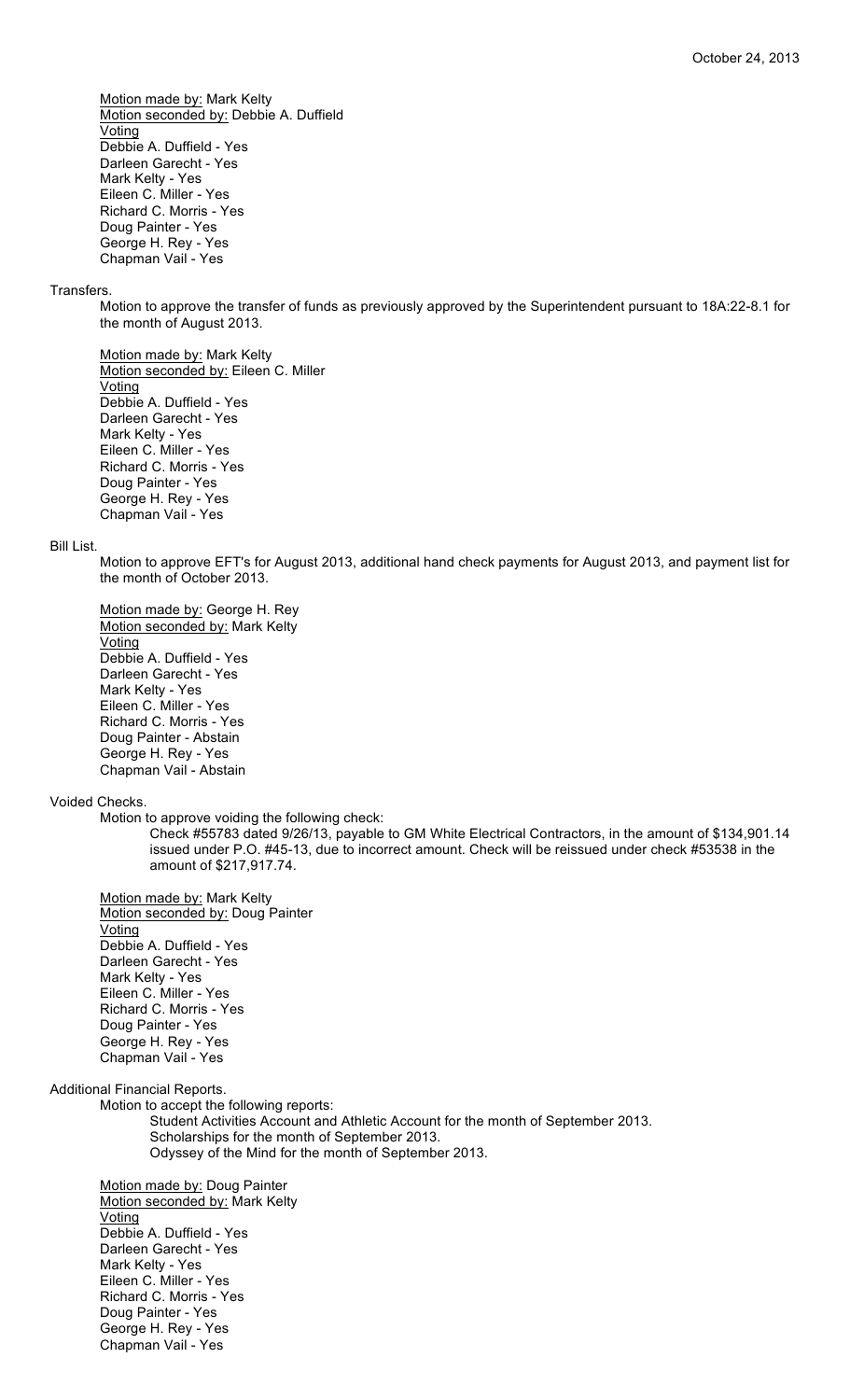Community School Report.

Motion to accept Woodstown Community School report for the month of September 2013 (voting not applicable to sending district representatives).

Motion made by: Mark Kelty Motion seconded by: Eileen C. Miller Voting Debbie A. Duffield - Yes Darleen Garecht - Yes Mark Kelty - Yes Eileen C. Miller - Yes Doug Painter - Yes George H. Rey - Yes Chapman Vail - Yes

#### AUDIENCE PARTICIPATION

Mr. Brent Rowand, Woodstown resident, questioned the Board as to why there were no Salem County residents hired to work on the referendum projects.

EDUCATIONAL PROGRAMS COMMITTEE REPORT AND RECOMMENDATIONS -- Mrs. Eileen Miller, Chairperson Motion to approve the following District and High School items:

Bloodborne Pathogens Exposure Control Plan.

High School field trips.

- 11/06 to 11/08/13 to Atlantic City Convention Center; Vocal Music; K. Gunther.
- 11/14/13 to Atlantic City Convention Center; Guidance for National College Fair; A. Bramante.
- 11/20 and 11/22/13 to New Jersey Pine Barrens; Ecology/Field Biology; M. Williams.
- 12/06/13 to Friends Home; Band; J. Ludlam.
- 12/07/13 to Rutgers University; FFA; S. Cobb.
- 12/11/13 to JA of Delaware; Financial Literacy; M. Collins.
- 12/17/13 to Walnut Street Theater; English/Special Education; J. Harvey/M. Taylor.
- 12/18/13 to Salem Community College; Communications Academy; P. Kranz/M. Hartman.

Tri-County Conference Budget and Ticket Prices for 2014-2015.

Acceptance of students into the Twilight Program for the 2013-2014 school year retroactive to September 1, 2013. (see page \_\_\_)

District Report of Violence and Vandalism and District HIB Summary Report for Reporting Period 2 of the 2013-2014 school year. (NOTE: At the August 22, 2013, Board of Education meeting, this information was presented as required but was not formally approved.)

Acknowledge receipt of the High School Harassment, Intimidation and Bullying report dated October 2013, and to provide notification letters as required to the parents/guardians advising that this information has been provided to the Board of Education.

Motion made by: Eileen C. Miller Motion seconded by: George H. Rey Voting Debbie A. Duffield - Yes Darleen Garecht - Yes Mark Kelty - Yes Eileen C. Miller - Yes Richard C. Morris - Yes Doug Painter - Yes George H. Rey - Yes Chapman Vail - Yes

Motion to approve the following Middle School, Shoemaker School, and Early Childhood Learning Center items (voting not applicable to sending district representatives):

Middle School field trips as follows:

- 10/30/13 to Washington, D.C.; Social Studies/ELA; J. Kelly.
- 12/18/13 to Salem Community College; 8th Grade Students; K. Nelson.

Acknowledge receipt of and approve the Harassment, Intimidation and Bullying report dated October 2013 for the Middle School, Shoemaker School, and Early Childhood Learning Center. (NOTE: No incidents were reported.)

Motion made by: Eileen C. Miller Motion seconded by: Doug Painter Voting Debbie A. Duffield - Yes Darleen Garecht - Yes Mark Kelty - Yes Eileen C. Miller - Yes Doug Painter - Yes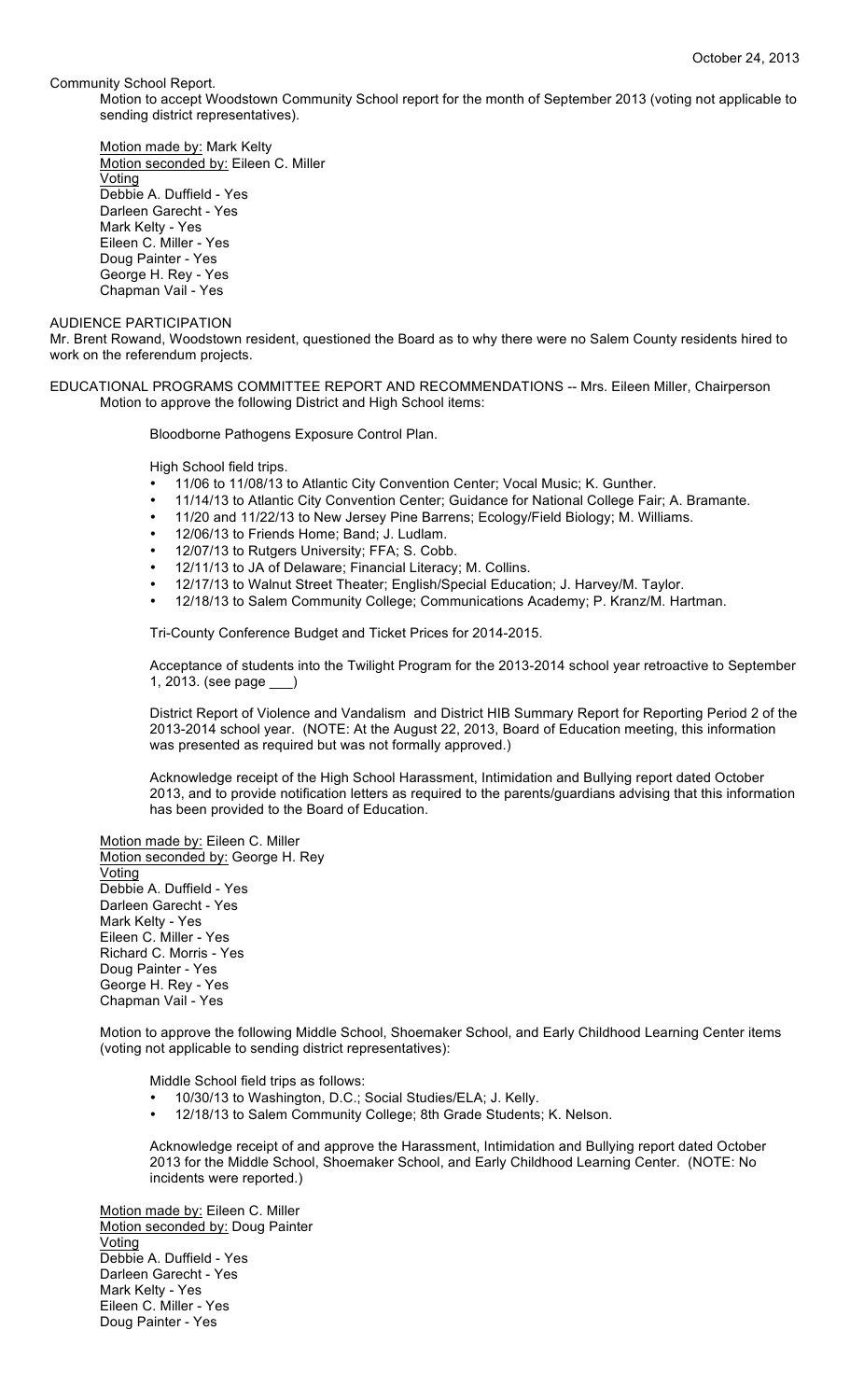George H. Rey - Yes Chapman Vail - Yes

POLICY COMMITTEE REPORT AND RECOMMENDATIONS -- Mr. Doug Painter, Chairperson, had nothing to report.

PERSONNEL COMMITTEE REPORT AND RECOMMENDATIONS -- Mr. George Rey, Chairperson Motion to approve the following District and High School items:

> Appointment of Joseph O'Brien as Assistant Winter Track Coach at Step 1, with a stipend of \$2,826.00 for the 2013-2014 school year.

Appointment of Jane Harvey as FOR (Friends of Rachel) Advisor for the 2013-2014 school year, a position for which there is no stipend.

Professional development request of June Cioffi to attend the 54th Annual Directors of Athletics Association of New Jersey workshop on March 26-29, 2014, in Atlantic City. (see page  $\qquad$ 

High School volunteers for the 2013-2014 school year. (see page

Addition of the following to the district substitute list effective October 25, 2013, through June 30, 2014: Keith Cheeseman -- teacher and instructional assistant. Caitlyn Gindhart - cafeteria. Karen Kochis -- cafeteria. Ann Strang -- cafeteria.

Inclusion of the following substitutes in additional categories to those for which they are already approved as district substitutes:

Justy Brobst-Turner -- clerical. Barbara Howell -- instructional assistant. Janine Madison -- instructional assistant. Lori Nocon -- instructional assistant. Elisabeth Spinner -- instructional assistant. Marilyn Willis -- teacher.

Motion made by: George H. Rey Motion seconded by: Eileen C. Miller Voting Debbie A. Duffield - Yes Darleen Garecht - Yes Mark Kelty - Yes Eileen C. Miller - Yes Richard C. Morris - Yes Doug Painter - Yes George H. Rey - Yes Chapman Vail - Yes

Motion to approve the following Middle School, Shoemaker School, and Early Childhood Learning Center items (voting not applicable to sending district representatives):

Acceptance of resignation of Kristina Hagerty, Shoemaker School Cafeteria General Worker, effective September 2, 2013, and further to add her to the district list as a substitute cafeteria worker effective October 25, 2013, through June 30, 2014. (see page \_\_\_)

Acceptance of resignation of Kiersten Nichols, Early Childhood Learning Center Instructional Assistant, effective October 28, 2013. (see page \_

Extension of medical leave of absence of Joseph Frassenei, Middle School/Early Childhood Learning Center Physical Education Teacher, through November 22, 2013. (NOTE: The original request was through October 31, 2013.)

Extension of appointment of Bradford English as Physical Education Long-Term Substitute Teacher through November 22, 2013, during Mr. Frassenei's leave.

Medical leave of absence request of Marilyn Hill, Middle School Instructional Assistant, retroactive to September 1, 2013, through November 12, 2013.

Extra-duty appointments as follows:

Shoemaker School -- Morning Duty Substitutes: Patricia Albritton, Suellen Moore, Ryan McNally, Kim Kienzle, Kathleen Anthony, and Karen Perry.

Early Childhood Learning Center – Substitute for the following: Afternoon Duty Office Coverage, Morning Duty Carpool, and Breakfast Duty: Mary McCracken.

Professional development requests as follows: (see page \_\_\_)

Alysia Thomson to attend the "Best iPad Apps to Enhance Content Instruction (Grades 6-12)" seminar on December 4, 2013, in Cherry Hill.

Amanda Abernethy to attend the "Strengthen Students' Writing of Multiple-Paragraph Essays While You Significantly Reduce Take-Home Papers to Read (Grades 6-12)" seminar on December 12, 2013, in Cherry Hill.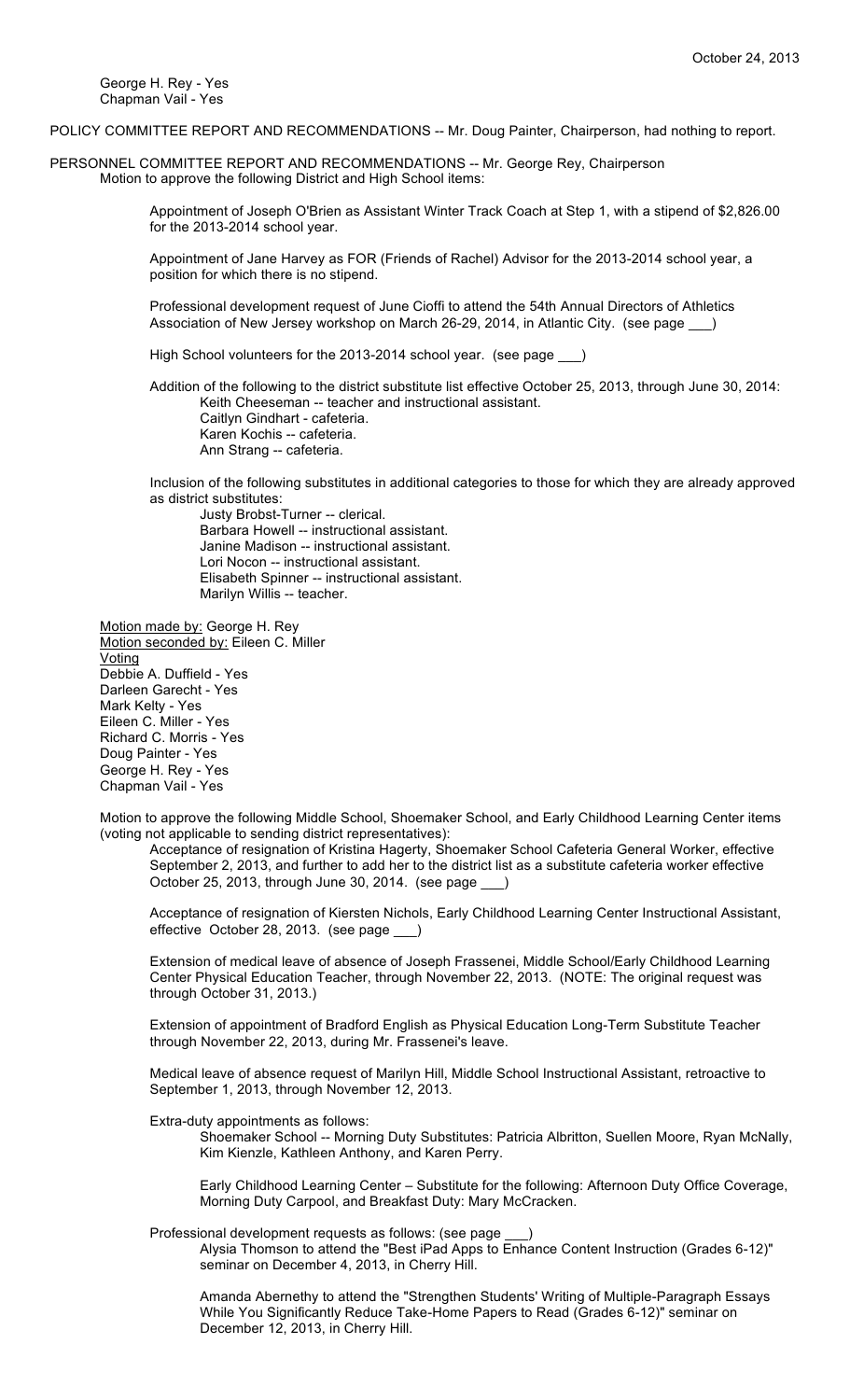Request for Western Governors University student, Gina Buggy, to complete her practicum classroom experience with Shoemaker School teacher Jennifer Battaglia.

Shoemaker School volunteers for the 2013-2014 school year. (see page \_\_\_)

Early Childhood Learning Center volunteers for the 2013-2014 school year. (see page \_\_\_)

Middle School volunteers for the 2013-2014 school year. (see page \_\_\_)

Middle School Gifted/Talented Coaches for the 2013-2014 school year. (see page \_\_\_)

Appointment of Ryan McNally as a Shoemaker School early morning recess duty person for the 2013- 2014 school year.

Motion made by: George H. Rey Motion seconded by: Eileen C. Miller Voting Debbie A. Duffield - Yes Darleen Garecht - Yes Mark Kelty - Yes Eileen C. Miller - Yes Doug Painter - Yes George H. Rey - Yes Chapman Vail - Yes

FINANCE/FACILITIES/TRANSPORTATION COMMITTEE REPORT AND RECOMMENDATIONS -- Mr. Mark Kelty, **Chairperson** 

Motion to approve the following District and High School items:

Three Year Comprehensive Maintenance Plan for 2012-2013 through 2014-2015, Form M-1 as contained in the NJQSAC, and Resolution.

Memorandum of Understanding By and Between The State of New Jersey and the Woodstown-Pilesgrove Regional School District. (Note: This MOU is required for any schools that have received emergency grant funds since 2009 and to obtain access online to expedite any future emergencies.) (see page \_\_\_)

Establishment of the "Reliance Fire Company Scholarship".

Contract with Pineland Learning Center for the attendance of High School student NJSmart #5418121914 beginning September 16, 2013, for the remainder of the 2013-2014 school year at a prorated tuition cost of \$42,447.28.

Wave Maker 4 pool contract in the amount of \$6,790.00 for the 2013-2014 school year.

Joint transportation agreement with Alloway Township School District and Upper Pittsgrove School District for routes Y915A & 915B to transport High School students to and from Woodstown High School and Salem County Vo-Tech at no charge. (Note: The Department of Education requires that we document the transportation of these students with a jointure in order for them to qualify as students for the DRTRS report.)

Fire/Security Drills performed at the High/Middle School for the month of September 2013.

Authorize submission of the IDEA application for Fiscal Year 2014, and accept the grant award of the funds upon subsequent approval of the FY 2014 IDEA application.

Motion made by: Mark Kelty Motion seconded by: Doug Painter **Voting** Debbie A. Duffield - Yes Darleen Garecht - Yes Mark Kelty - Yes Eileen C. Miller - Yes Richard C. Morris – Abstained on the joint transportation agreement with Alloway only. Doug Painter - Yes George H. Rey - Yes Chapman Vail - Yes

Motion to approve the following Middle School, Mary Shoemaker School, and Early Childhood Learning Center items (voting not applicable to sending district representatives):

Contract with Education Inc. to provide home instruction services for Mary Shoemaker School student NJSmart #4512380010 beginning October 1, 2013, at \$44.00 per hour.

Contract with Township of Franklin Public Schools for the attendance of elementary school student NJSmart #6074496843 beginning September 5, 2013, through January 2, 2014, at a tuition cost of \$10,014.00, prorated to \$3,838.47.

Fire/Security Drills performed at the Mary Shoemaker School for the month of September 2013.

Fire/Security Drills performed at the Early Childhood Learning Center for the month of September 2013.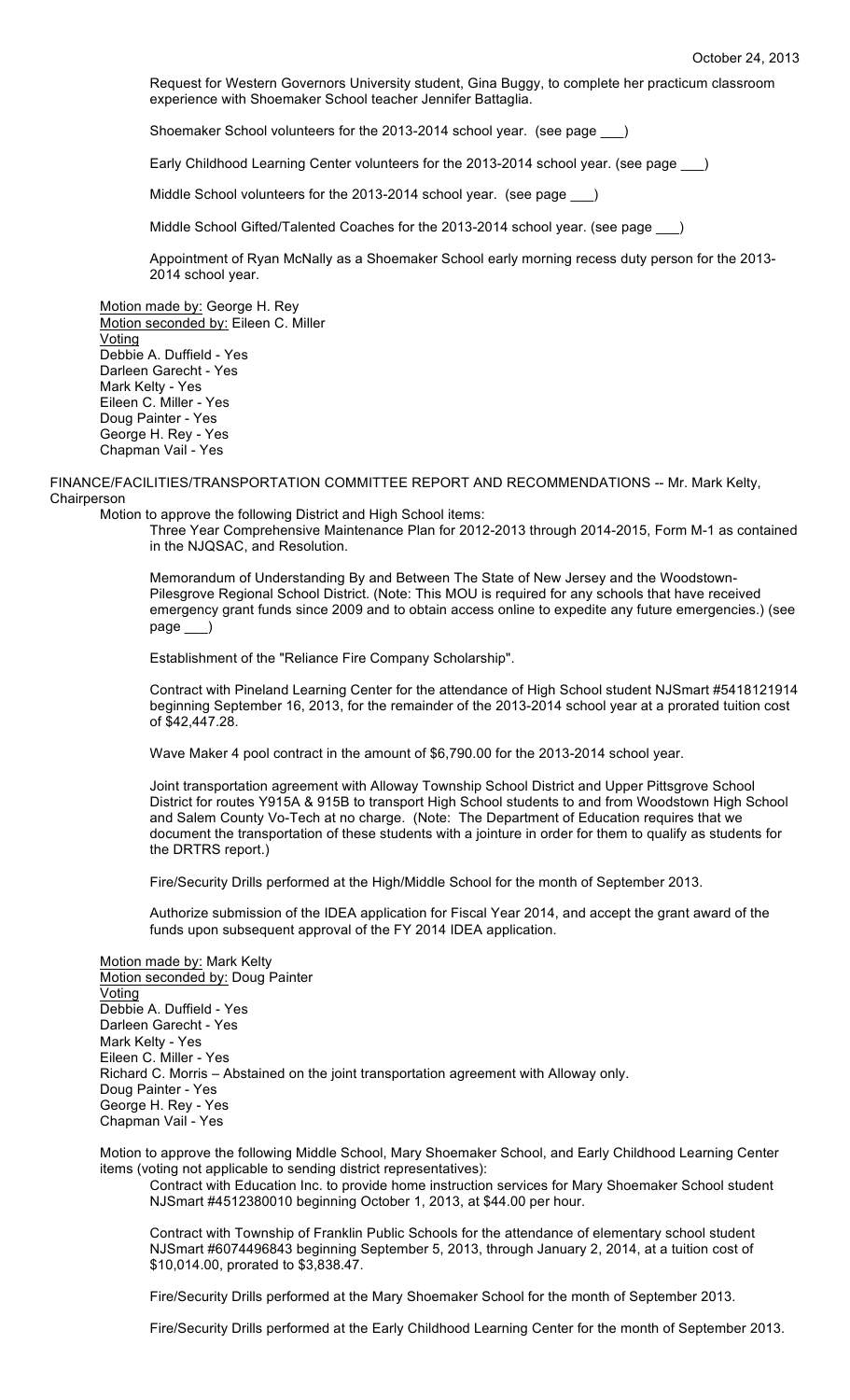Motion made by: Mark Kelty Motion seconded by: Doug Painter Voting Debbie A. Duffield - Yes Darleen Garecht - Yes Mark Kelty - Yes Eileen C. Miller - Yes Doug Painter - Yes George H. Rey - Yes Chapman Vail – Yes

# OLD BUSINESS ITEMS - None

### NEW BUSINESS ITEMS

Proposed Special Board of Education Meeting Dates: November 14, 2013 -- 6:00 p.m. -- District Office -- Approval of QSAC. November 19, 2013 -- 7:00 p.m. -- District Office -- Personnel.

Motion to accept a donation from Mr. Woodruff of Woodruff Energy for the district varsity baseball field renovations. (see page \_\_\_)

Motion made by: Mark Kelty Motion seconded by: Debbie A. Duffield Voting Debbie A. Duffield - Yes Darleen Garecht - Yes Mark Kelty - Yes Eileen C. Miller - Yes Richard C. Morris - Yes Doug Painter - Yes George H. Rey - Yes Chapman Vail - Yes

### OTHER REPORTS

Mr. Vail had nothing to report.

Mr. Coleman had nothing to report.

Mr. Rizzo reported on the following:

- If any Board member would like to tour any of the buildings please call any day and don't wear heals.
- ROD grant money is being used to hire SJTP will be here 11/6,7 & 8 to complete the lights in the gym at MSS and HS/MS gym.
- We are water tight at the ECLC, finishing shingles, sheet rock is going up, 4 weeks building should be ready to go. Electric wires have been run up the poles.
- Site work will begin. If it rains the fields will be left until Spring.
- HS/MS tour today revealed the full outline of the gym, brick work on the outside had begun. Should be close to completion late December/early January.
- The air conditioners hanging out of the ECLC building will be addressed.
- Update on the soccer sign Waiting for rebar cage. Steel is being made to hold the weight of the sign.

ADMINISTRATIVE REPORTS - Attached to Superintendent's Monthly Report and delivered under separate cover.

# SENDING DISTRICT REPORTS

Alloway Township -- Mr. Richard Morris, had nothing to report.

Upper Pittsgrove Township -- Mrs. Ronny Merriel, was not in attendance.

SCHOOL AGE CHILD CARE (SACC) REPORT -- Mrs. Eileen Miller had nothing to report.

### DELEGATE REPORT

Mrs. Eileen Miller commented on workshop. Got a lot of good information. The next meeting is November 17th.

#### FUTURE MEETINGS

- November 12, 2013 -- Policy Committee, 5:30 p.m., district office.
- November 12, 2013 -- Finance/Facilities Committee, 6:30 p.m., district office.
- November 14, 2013 -- Personnel Committee, 5:30 p.m., district office.
- November 14, 2013 -- Ed Programs Committee, 6:30 p.m., district office.
- November 21, 2013 -- Regular Board Meeting, 7:00 p.m., Mary S. Shoemaker School Library.

FOR YOUR INFORMATION

- Enrollment Reports.
- Suspension Reports.

### RECESS INTO EXECUTIVE SESSION

The Open Public Meetings Act allows the Board to enter into executive session for confidential matters (N.J.S.A. 10:4- 12b). Matters discussed in executive session will remain confidential until such time as the need for confidentiality no longer exists.